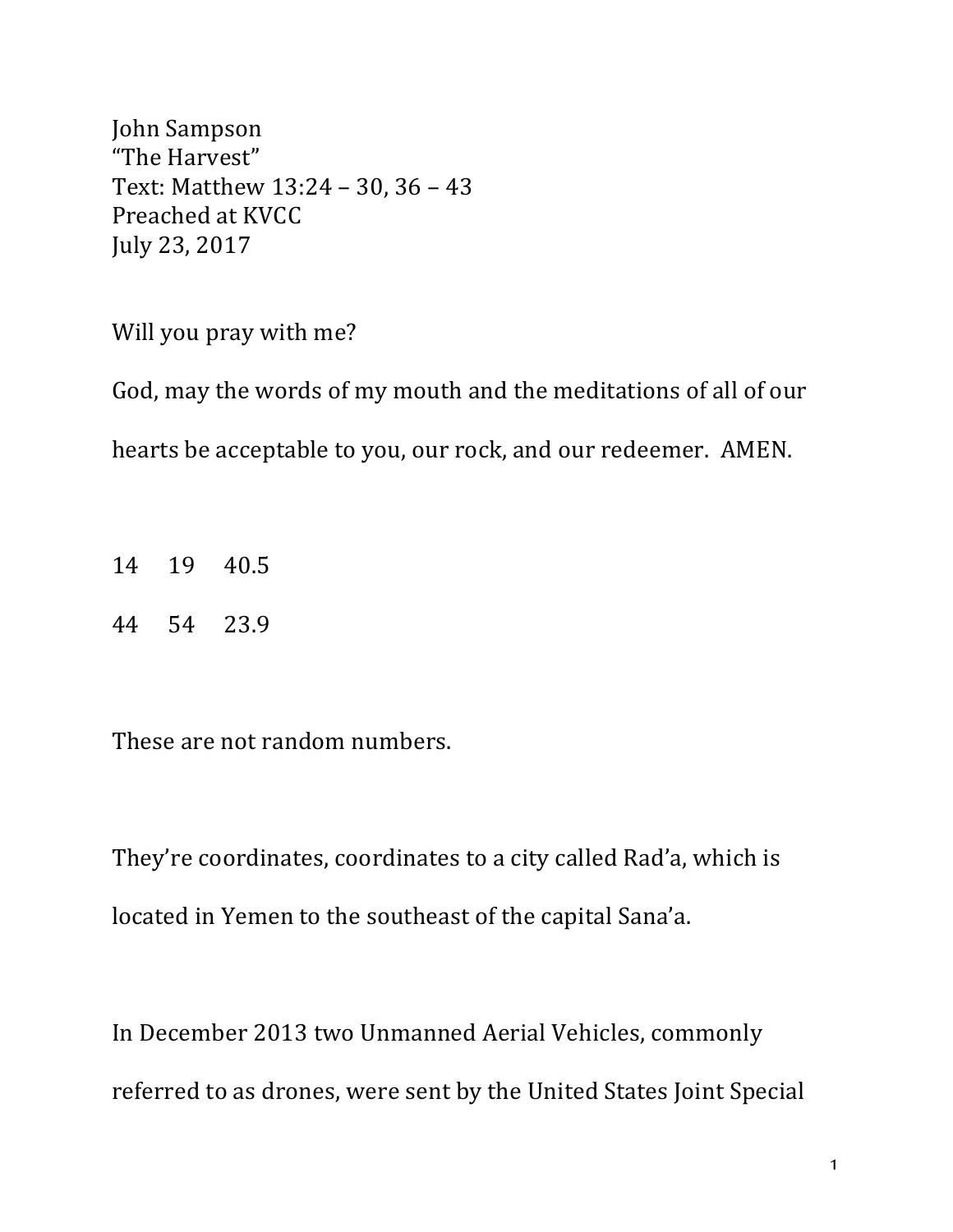Operations Command to these coordinates. The US had received intelligence that operatives of the al Qaeda terrorist group were active in the region. The drones circled the area all day looking for their targets. And then they spotted a convoy of twelve to fifteen cars leaving a nearby village. It was believed that this convoy included Shawqi al-Badani, identified by the US State Department as a "specially designated global terrorist." The US servicemen and women who oversaw the operation of the drones were given the order to engage the convoy and destroy it. Minutes later the drones fired their missiles, which hit the cars turning them into heaps of flaming metal. The survivors, who could pull themselves out of the wreckage, were then picked off one by one by bullets fired by the drones. In all, 12 men were killed in the engagement, and 15 wounded.

After the battle it soon became clear that those killed by the drones were not terrorists, but a wedding party that had just left visiting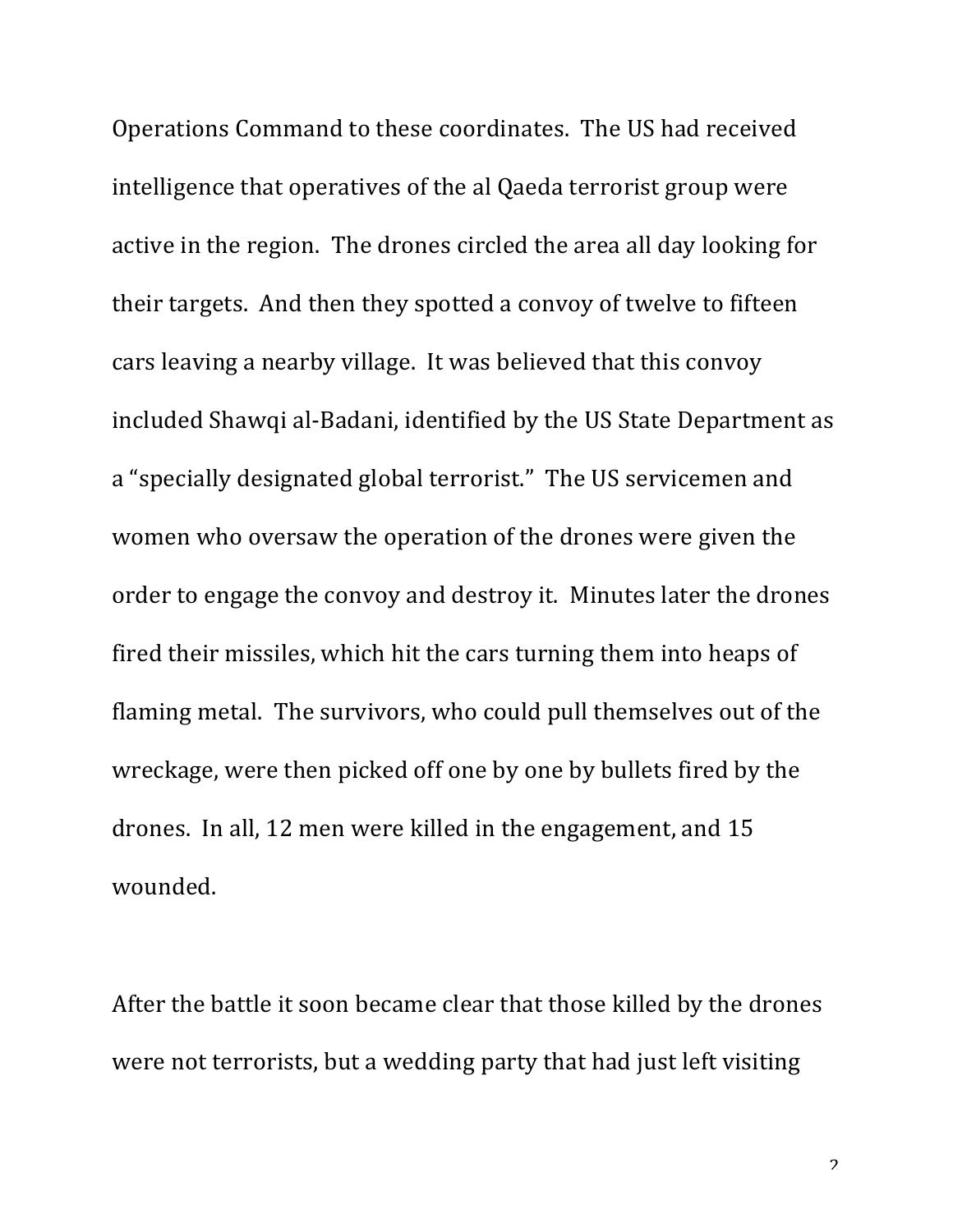the bride's village and were returning to the groom's town in celebration. The intended target, Shawqi al-Badani was not among those in the convoy; he would actually be killed later in another strike in Yemen in June 2014.

The United States' war on terrorism has asked us as a nation to adapt and change our legal and military policies to engage an enemy that is hidden and yet has a global footprint. For many of us this is a strange new world. For others, it may be the only world we have ever known. Because global terrorism doesn't need huge budgets and the support of political states to thrive and strike. It only needs an internet connection and some items that can be easily purchased at a local store to inflict death, pain and fear in our towns and in our lives.

I have heard some in our community express the hope that Keene and Keene Valley can remain in a bubble, hidden away from the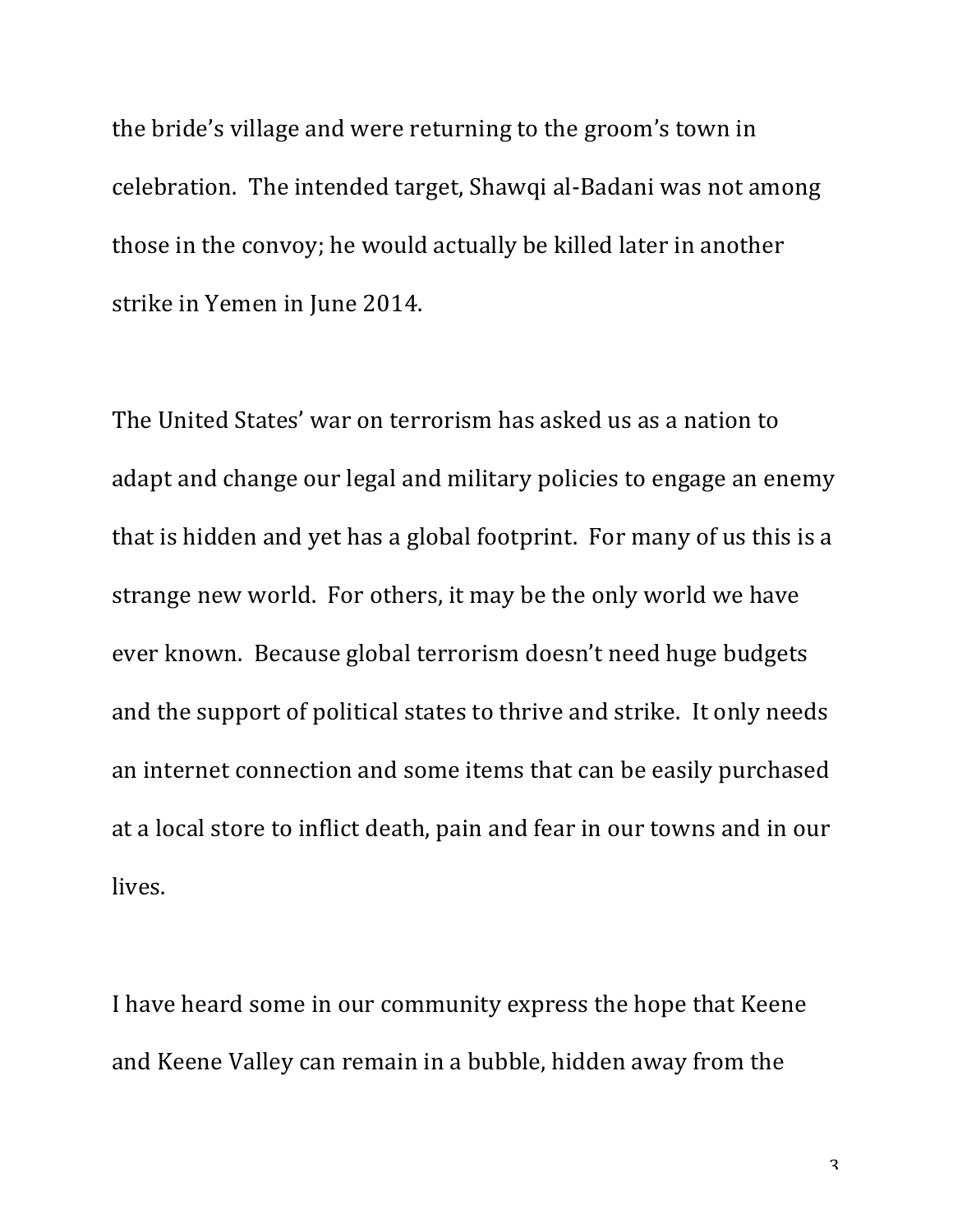reach of something like global terrorism. That we can remain living in peace. That we won't know the horror of a bombing, or a mass shooting here among the beauty of the Adirondacks. Although we may escape the gory reality of terrorism it already infuses our lives. It comes to us through our tvs. We feel its pull as we move slowly through the massive lines at airport security checkpoints. Its power is present in something as small as a new and updated driver's license.

Terrorism is a reality of our modern lives. We cannot escape it. We must engage it, one way or another. But how? How will we engage the threat of terrorism?

This morning Jesus speaks to us. Across time and space his words come and find us, a people living in a world afflicted by coordinated acts of violence. His words seem simple at first, and they seem to have little to do with the real struggles of our lives. He talks about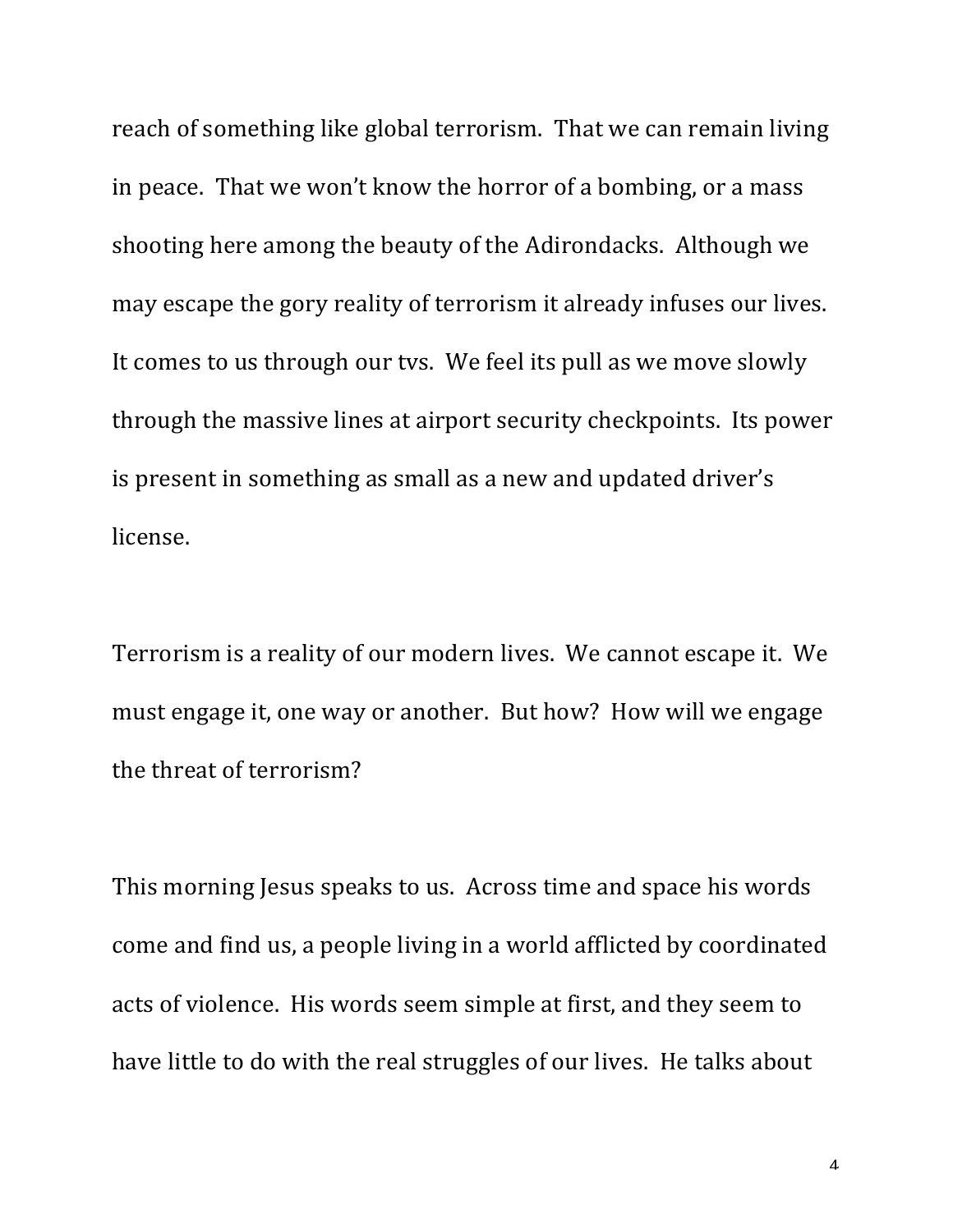farming, and weeds. But with Jesus what appears at first glance to be simple and superficial always turns out to be deep and complex. We simply need to slow down and take the time to think about what he is telling us. Then his words will open like a blossom and reveal their subtle nuances to our minds and our hearts.

The parable we hear Jesus share with us this morning centers on a strange, and unlikely, situation. There is a farmer who has planted his field with wheat. So far, so good. But then there is another sower, another farmer, who decides to play an obnoxious trick on the first farmer. This second farmer comes in at night and secretly sows seeds, not of wheat, but of weeds. And so time passes. The wheat and the weeds sprout and begin to grow. As they do, the servants of the first farmer begin to realize that something is wrong, that not only is the wheat growing, but also many more weeds are also growing in the field. They go to the farmer and tell him that his field is being overrun with weeds, and suggest that they go through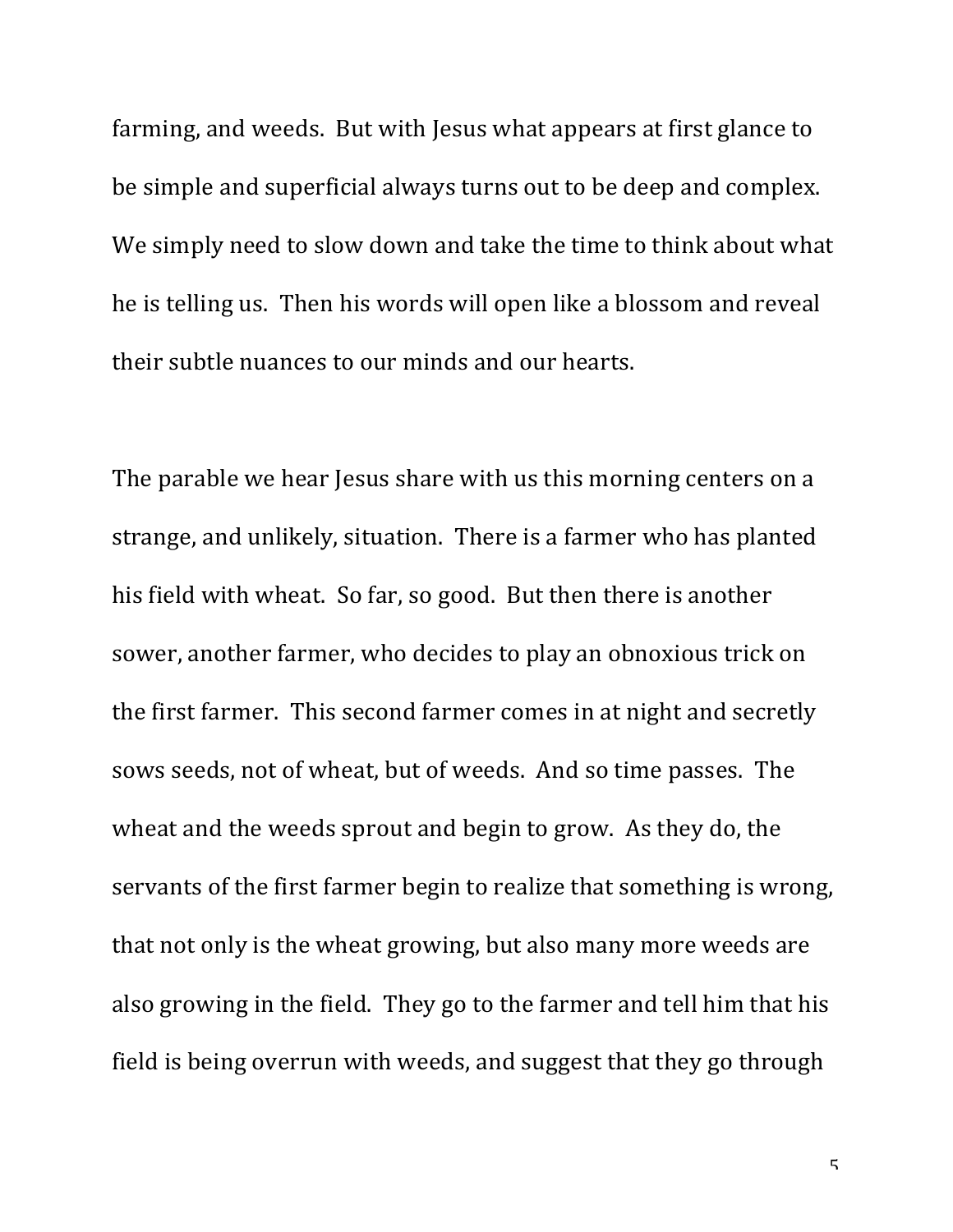the field and pull the unwanted plants. It seems like a helpful suggestion; it seems like the right thing to do. But the farmer balks. He tells his servants to wait because the wheat might be hurt if they pull the weeds right then. He tells them to wait until the harvest, and then the weeds will be separated and burned.

Jesus' disciples ask Jesus to explain what this parable means. We come here this morning asking Jesus to explain to us what this parable could mean to our lives. So, as Jesus says, "let anyone with ears listen!"

The weeds are the sinners. The weeds are those who sin through acts of terrorism, who build bombs, and gun down the innocent. The weeds are those who look out at the field, which Jesus says is the whole world, and are so filled with hate, and anger, hopelessness and a sense of injustice perpetrated against themselves and those they love, that they strike out and indiscriminately kill strangers and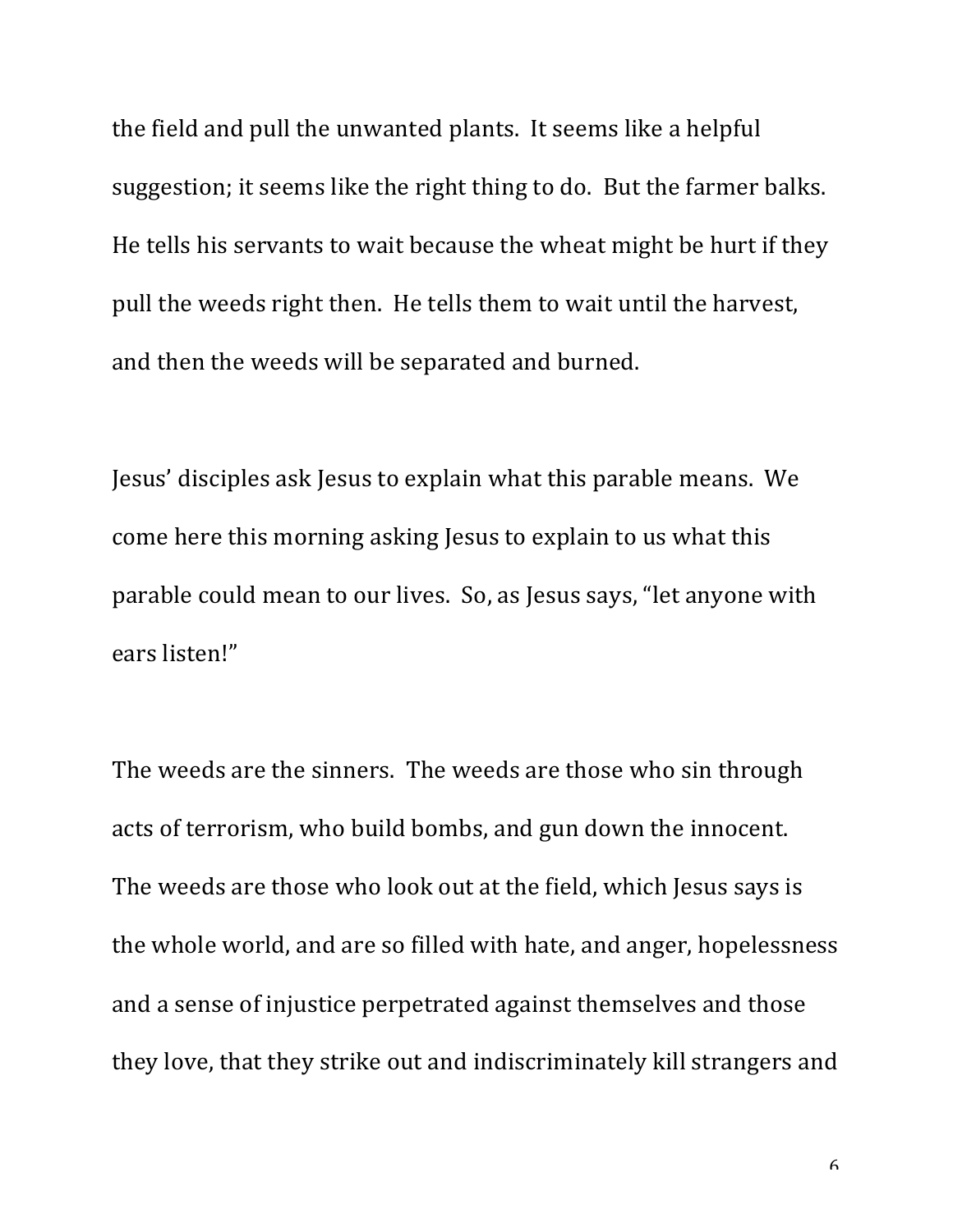children. They strike out in Baghdad and Orlando, in Istanbul and Berlin, in Manchester and New York City.

Although surrounded by terror, although living in a world where terror is the new normal, Jesus tells us that terror is not the final word. There will be an end to our fear.

For Jesus says that the weeds will be judged. They will not escape from the responsibility of their actions, and the terror they have sown in the world. They will be gathered and the memory of them, and the horror they have birthed, will be brought to an end as if they had been burned in an all-consuming fire. I do not believe that this fire is the fire of an underworld created to punish the evil for eternity. I believe it is God's beautiful promise to us that the abject crimes we inflict on each other, out of selfishness and greed, do not have ultimate power, and will be brought to an end, if only at the end of the age. For at the end of the age, which is always coming

7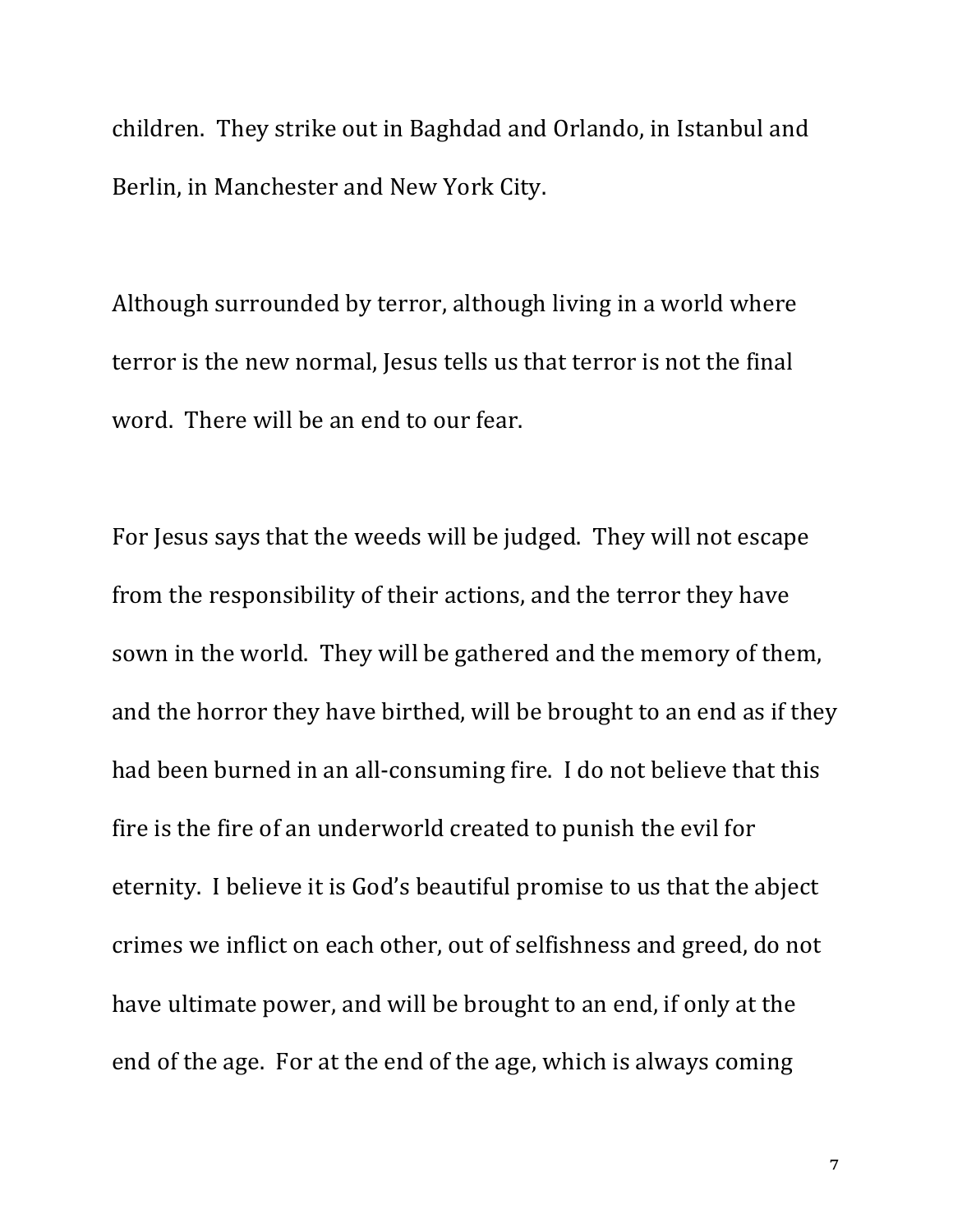closer, if never quite arriving, we hope for a new kind of world, which our tradition calls the kingdom of God, to usher in a time of deep communion among all God's children and among humanity and our Divine mother.

But before the end of the age we live in a field, a world, saturated with weeds, with crimes against humanity, with acts of terror finding us in every community across the globe. And we wish to pull out the weeds. We pray to enter the fields and yank out everything which isn't wheat. And so, we create legal and military solutions to find the terrorists and kill them. Because we no longer bring terrorists to courts of law and try them publicly. Our justice now is simply to pull the weeds, to destroy them and burn them where we find them.

For we have taken on the role of God's messengers. We have seized the wings of the angels.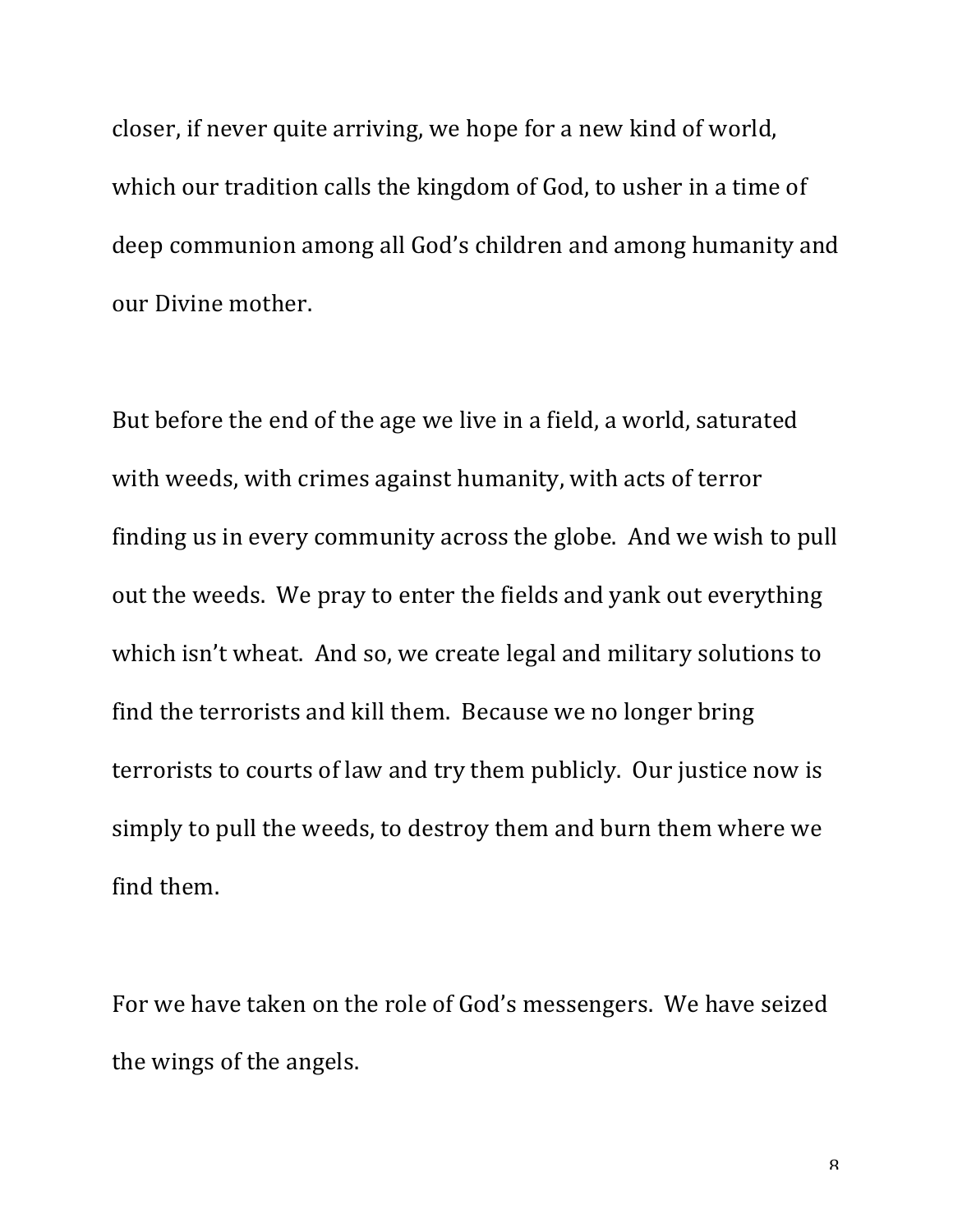Where God has said that the harvest, the separating of the innocent and the guilty, is the work of angels, in confidence we have responded that the CIA and the FBI can make the distinction too. Where God has sent his messengers through the heavens on their holy wings, we have sent our drones through the brilliant blue skies over cities like Rad'a.

But where we have coopted God and her throne of justice, Jesus reminds us that we are not Divine. All of us fail. All of us are mortal. All of us lack the depth of holy sight.

Jesus tells us that God's harvest will happen at the end of time and be overseen by the angels because he knows the risks involved if humans were to take on this delicate and nuanced work. And the story of the drone strike against the wedding caravan in Yemen is the proof of his insight. On that day the FBI and the CIA, or whoever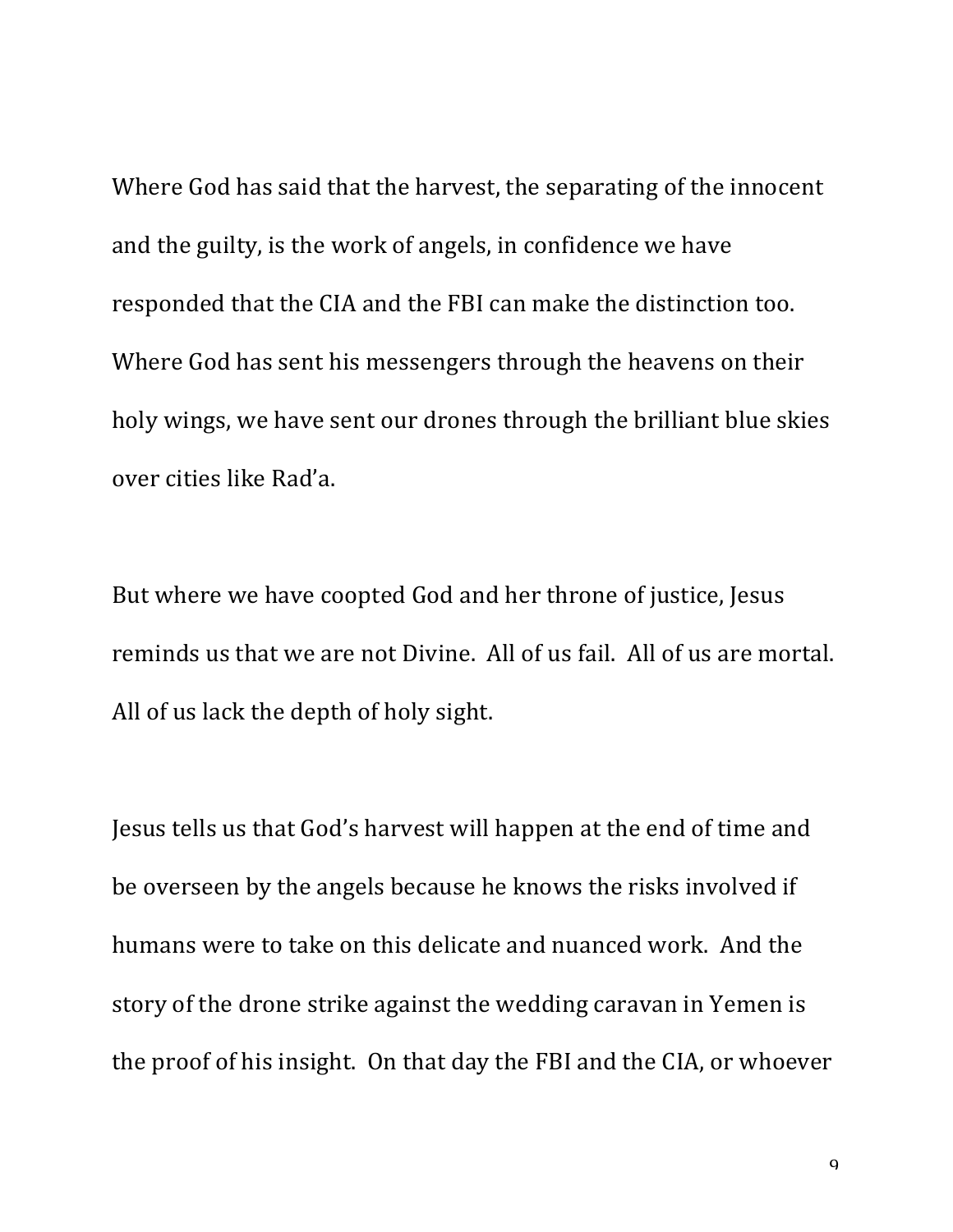it was that identified the members of the convoy that was destroyed, got it wrong. Instead of pulling the weeds, the drones destroyed the wheat. There are no universally accepted statistics given for the number of civilian casualties resulting from drone strikes. Estimates range from 2 to 34% of all those killed by drones being innocent victims. Some organizations put the estimates much higher. 

The words of Jesus have become prescient. "In gathering the weeds you would uproot the wheat among them." In strikes against the terrorists that have threatened our country, and our lives, our nation's military technology has killed innocent men, women and children.

Jesus is not saying that the weeds must not be dealt with, that we should just let terrorism destroy us. But what I think he is saying is that the value of life, the value of the lives of honest and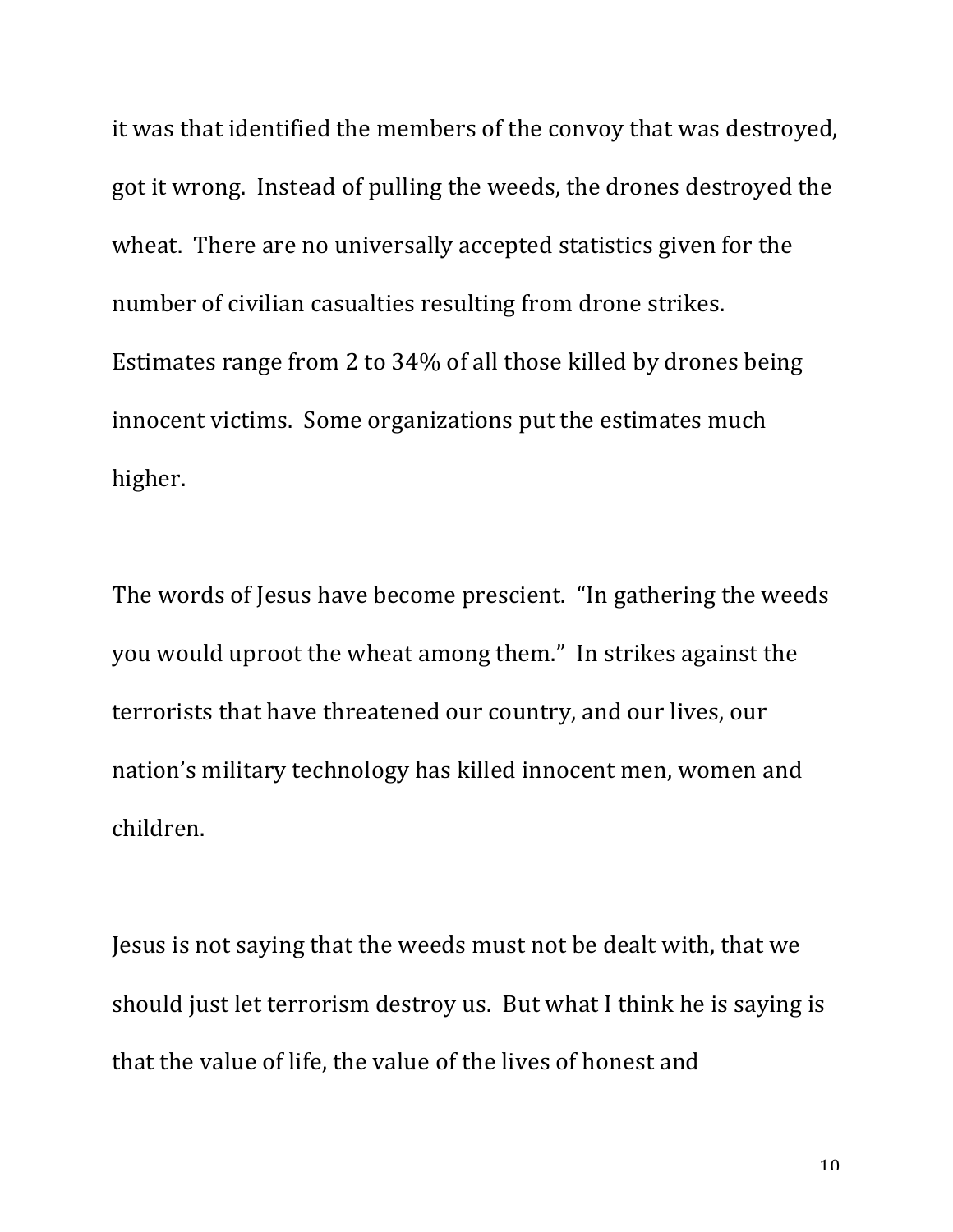compassionate people, the lives of children who have never committed any crime, is ultimate. These lives are so valuable to God that they must not be sacrificed in our drive to root out the weeds that are encroaching on us. In God's kingdom collateral damage is unacceptable. In God's dream for humanity there is no such thing as acceptable losses when it comes to the innocent. Our God is the God of life, and to be her chosen people we must choose life, for ourselves and for all of humanity, even those who live far away in cities like Rad'a.

We live lives that are messy, that exist somewhere in that gray space between black and white. We live between the real threat of terrorism and the parables of Jesus and his vision of the Kin-dom. As a nation we can't succumb to the threat of violence and death, but we are also challenged by Jesus to always choose life, and let judgment fall to God. The hard work of being asked to follow Jesus

11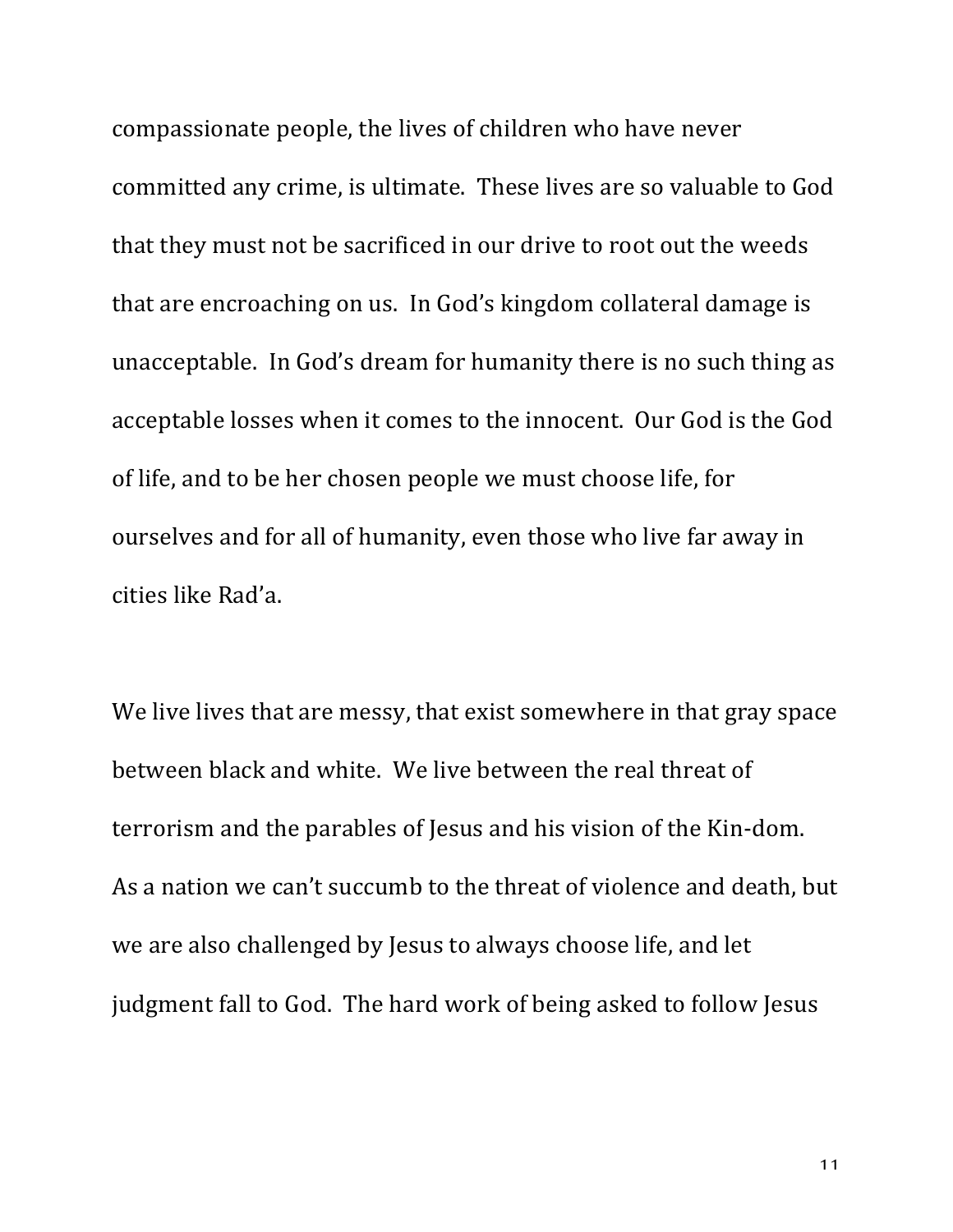is to figure out how we, as individuals and as a republic, can creatively negotiate between these two realities.

I am sure many of you are aware that the primary races for congress have already kicked off. We have friends of this congregation who have announced their candidacies. And they join an ever-growing field of our neighbors interested in representing New York's  $21^{st}$ Congressional District in Washington, DC. When you meet with the candidates from either party remember Jesus' parable of the wheat and the weeds. Ask those running for office how they understand the value of human life. Ask the candidates how they will negotiate between the real need to fight terrorism, and God's demand that we protect all life. Ask those who are asking for your vote what they will do to make sure no other wedding caravan is ever incinerated again. These are questions for all candidates to be asked. And these are questions for all candidates to answer.

12